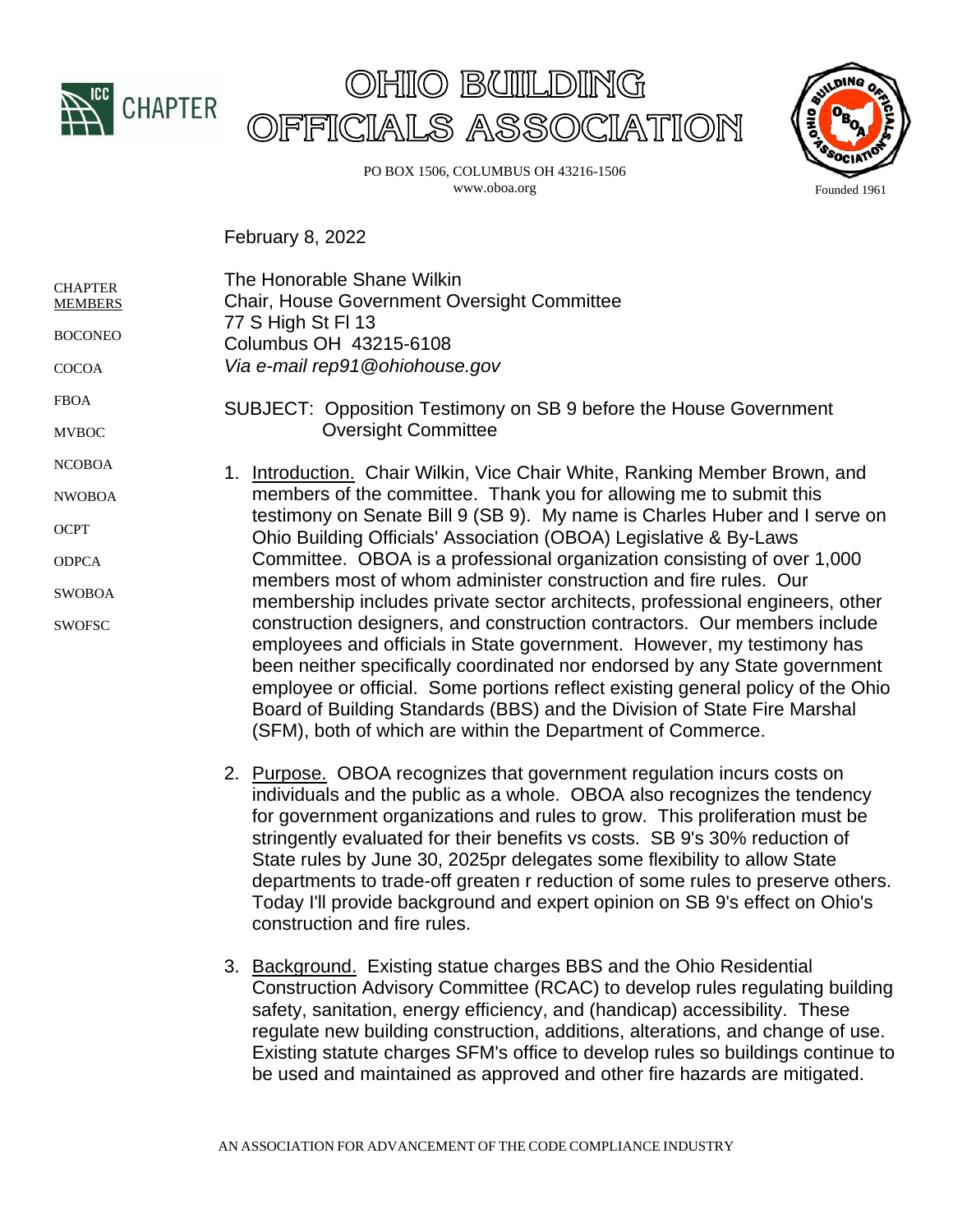- 4. Basis of Rules. BBS provides for adoption into Ohio Administrative Code (OAC) the Ohio Building Code (OBC) (OAC 4101:1), Ohio Mechanical Code (OMC) (OAC 4101:2), and Ohio Plumbing Code (OPC) (OAC 4101:3). RCAC and BBS provide the Residential Code of Ohio (RCO) (OAC 4101:8). SFM's office provides Ohio Fire Code (OFC) (OAC 1301:7-7). These rules are based on model construction and fire codes developed by a private organization comprised predominantly by government entities, the International Code Council, (ICC). (OBOA holds a chapter charter from ICC.)
- 5. Consistency. Ohio in providing construction and fire rules enhance commerce in general and the building design and construction industry in particular. A building designer, owner, and construction contractor in any part of Ohio can do a project anywhere else in Ohio knowing the construction rules are the same. Because the ICC codes are so widely used beyond Ohio, Ohio entities don't have a steep learning curve for projects outside Ohio. Also building owners and their design/construction teams from outside Ohio don't have to learn Ohio unique construction and fire prevention rules. The regulatory playing field (intra-State, interstate, and internationally) is level. Finally, ICC codes are coordinated to avoid conflict between each code.
- 6. Reduced Cost of Insuring Buildings. Insurance Services Office Inc (ISO) found the risk to buildings is affected by the quality of construction and fire codes. ISO conducts an evaluation of building and fire departments every five years assigning each scores. Critical to these scores is adoption of current ICC codes without significant modification. These scores allow individual insurance companies to adjust their prices (insurance premiums) accordingly.
- 7. Federal Mandates. Multiple federal funding programs have had as a condition State adoption of ICC's International Energy Conservation Code. Although the federal Americans With Disabilities Act (ADA) is civil rights legislation, not building code, federal regulations adopted pursuant to ADA are based on ICC's standard A117.1, Accessible and Usable Buildings and Facilities. Per Ohio statute, OBC and RCO are in compliance with those federal statutes and regulations by adopting ICC A117.1 with the federal modifications. BBS adopts rules regarding installation of manufactured homes at OAC 4781-6 based on federal model regulations per federal requirement. Federal Emergency Management Agency's Building Resilient Infrastructure and Communities program is partially dependent on the community's ISO scores.
- 8. Complexity and Size. RCO is similar in size to OFC. OBC, OMC, & OPC combined are larger than either RCO or OFC. However, this size and complexity provide the building owner's design/construction team options to choose designs, building materials, and systems while providing the public a consistent, minimum level of safety, sanitation, energy efficiency, and (handicap) accessibility.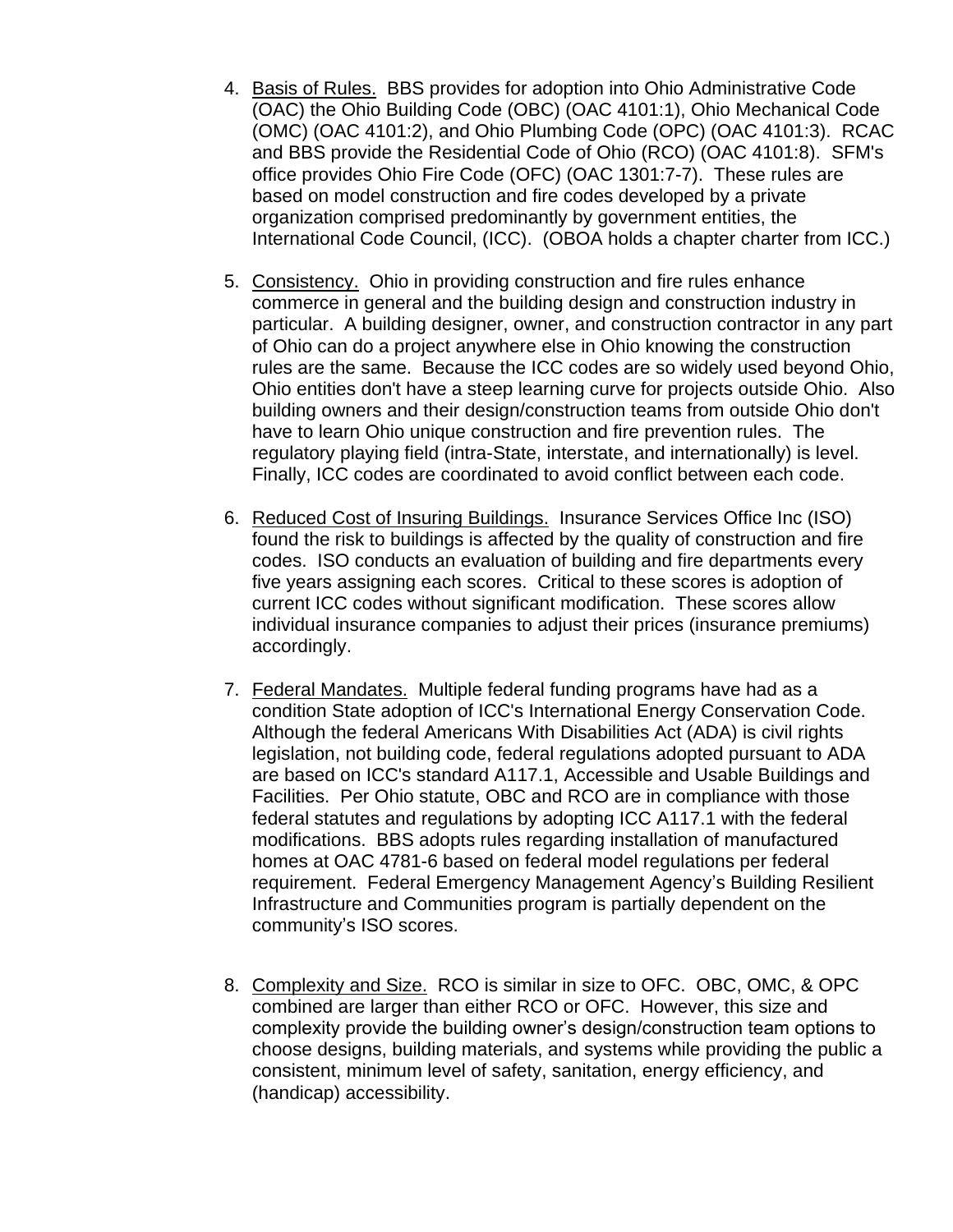- 9. Opinion. OBOA concurs with:
	- a. The SB 9 feature of granting flexibility to the State administrative departments regarding more severely reducing some rules to allow less or no reduction of other rules. Neither OBOA nor the General Assembly nor the Governor can predict the recommendations of the BBS, SFM's office, or the Director of the Department of Commerce. However, if the Director decides BBS and SFM's office must accomplish 30% reduction, Ohio business will be adversely affected. Another possible result of SB 9 is counties, cities, health districts, and townships to respond to a 30% reduction of State construction and fire rules by replacing those deleted provisions via local ordinances and resolutions. Such local reaction would also sacrifice consistency.
	- b. The SB 9 feature of granting Joint Commission on Agency Rule Review the authority to grant an exemption to the rule reduction requirements.
- 10. Conclusion. OBOA asks the House Government Oversight Committee to exempt BBS and SFM's Office from existing and SB 9 proposed rule reduction requirements because of the adverse impact on building owners, designers, construction contractors, and the public at large. My contact information's e-mail chuber@fboa.org (M) 330-389-2954.